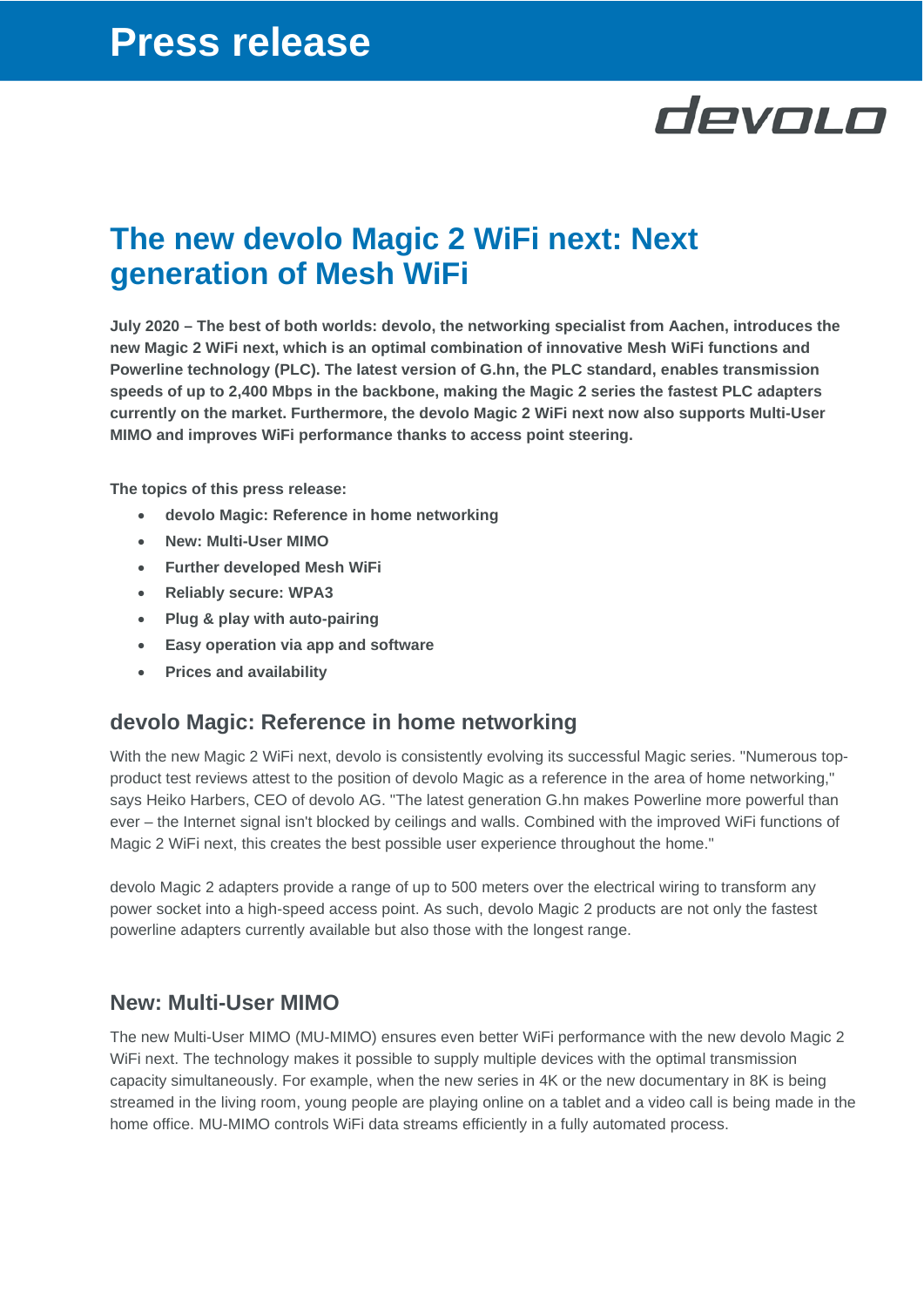# **Press release**

# devolo

## **Further developed Mesh WiFi**

As a new Mesh feature, the devolo Magic 2 WiFi now also comes with "access point steering". A client is thus automatically transmitted to the strongest WiFi hotspot in the vicinity so the smartphone, tablet and the like remain optimally connected, even if the user is moving around the home. The Mesh WiFi features of the new devolo Magic 2 WiFi next are supplemented with additional functions such as "fast roaming", "band steering", "airtime fairness" and "config sync" (single SSID), which are already used in all Magic WiFi adapters.

"Fast roaming" (client steering) ensures a fast connection of the clients with the strongest WiFi hotspot, but the activity is performed by the client. "Band steering", integrated into the WiFi adapters for the Magic 2, ensures that all WiFi clients are automatically assigned the optimal frequency band. Instead of the frequently overloaded 2.4 GHz band, the clients then transmit in the 5 GHz band – without the user having to do a thing. Thanks to the "airtime fairness" function, fast clients get more airtime (connection time to the WiFi hotspot) and are no longer slowed down by older, slow clients. "Config sync" enables WiFi configuration data to synchronise to all Magic hotspots.

### **Reliably secure: WPA3**

Thanks to WPA3, the WiFi established by devolo devices is extremely secure. The current security standard of the WiFi Alliance is based on the WPA2 protocol and thanks to improved 128-bit encryption, offers strong protection against unwanted access. At the same time, it makes connecting new devices in the home network easier. This also requires that the WiFi clients support WPA3 encryption. WPA2 protection remains available for all other clients, and a mixed mode that combines WPA3 and WPA2 is also possible.

### **Plug & play with auto-pairing**

Installing the devolo Magic 2 WiFi next adapters is extremely easy: Plug in one adapter, connect it with the router via Ethernet cable, plug the second adapter in within the next two minutes – and both adapters pair to each other automatically without having to push a single button. In this process, they exchange an individualised security ID so that the data connection over the electrical wiring remains protected. Additionally, users can be guided step by step through the set-up of the devolo Home Network using the installation wizard.

### **Easy operation via app and software**

The network can also be intuitively controlled using the devolo Home Network App. No matter whether additional adapters are to be integrated into the network, or if guest accounts or parental controls are to be set up: All configurations can be set in seconds without expert knowledge. devolo is continually developing the Home Network App and is adding new functions in free updates. The devolo Cockpit software as well as the web interface will also be available for easy operation in future.

## **Prices and availability**